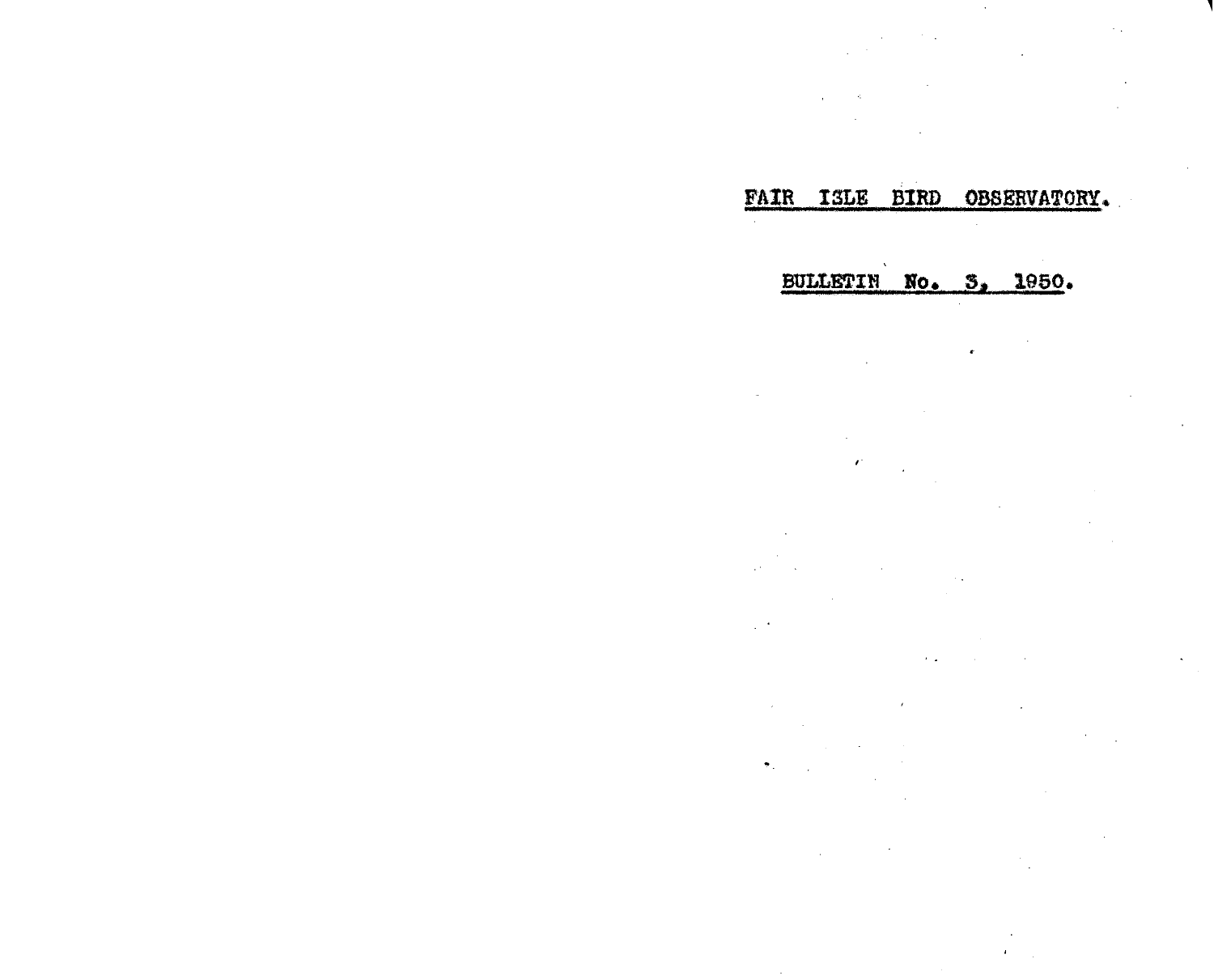### **FAIR** ISLE BIRD OBSERVATORY.

### Bulletin No. 3, 1950.

#### $1.$ Interesting records - Shetland.

Water Pipit. One was seen at a few yards range, in bright sunlight, by L. S. V. Venables, at edge of Spiggic Brow marsh, Dunrossness, May 8-9th. First record for Shetland and apparently also for Scotland.

Marsh Warbler. One was trapped in the Gully. Fair Isle, by Cmdr. Tom Yeoman, on June 10th, and was retrapped at North Haven on the lith. Colorizator readings of mantle. breast and rump were taken. Fourth Spring record for Fair Isle and Scotland, the last being in 1929.

Hobby. Excellent views of one were had by Pat Sande: ;man and K. W. near Burravoe, Yell, on June 13th. There are few previous records for Shetland.

King Eider. A drake was seen near St. Ninian's Isle. S. Mainland, by Mus. F. E. Carter on May 27th. The last Shetland record (excluding Fair Isle) is apparently June 1910.

White-billed Northern Diver. L. S. V. Venables ident: iified a first-year bird near Spiggie on May 21st. For previous records see British Birds 40: 282 (1947).

(Red-headed Bunting. A male in fine plumage, except for a much-battered tail, was caught in a baited bird-cage in a Lerwick garden on June 6th. G. Theo Kay and K. W., who have examined the bird, consider the condition of the tail-feathers and the bird's remarkable tameness point to its being an "escape", probably from a passing vessel. The species is permitted British Status on the strength of an adult male taken at North Ronaldshay on June 19th. 1931. - see British Birds 25: 66).

#### 2. Recovery of ringed bird.

A 1st-summer male Wheatear trapped on June 16th, 1950, was wearing ring D. 8159, put on a nestling (one of a brood of 7) in a burrow at North Haven on June 19th, 1949. The trap in which the bird was taken is only one hundred yards from the old nesting-burrow!

31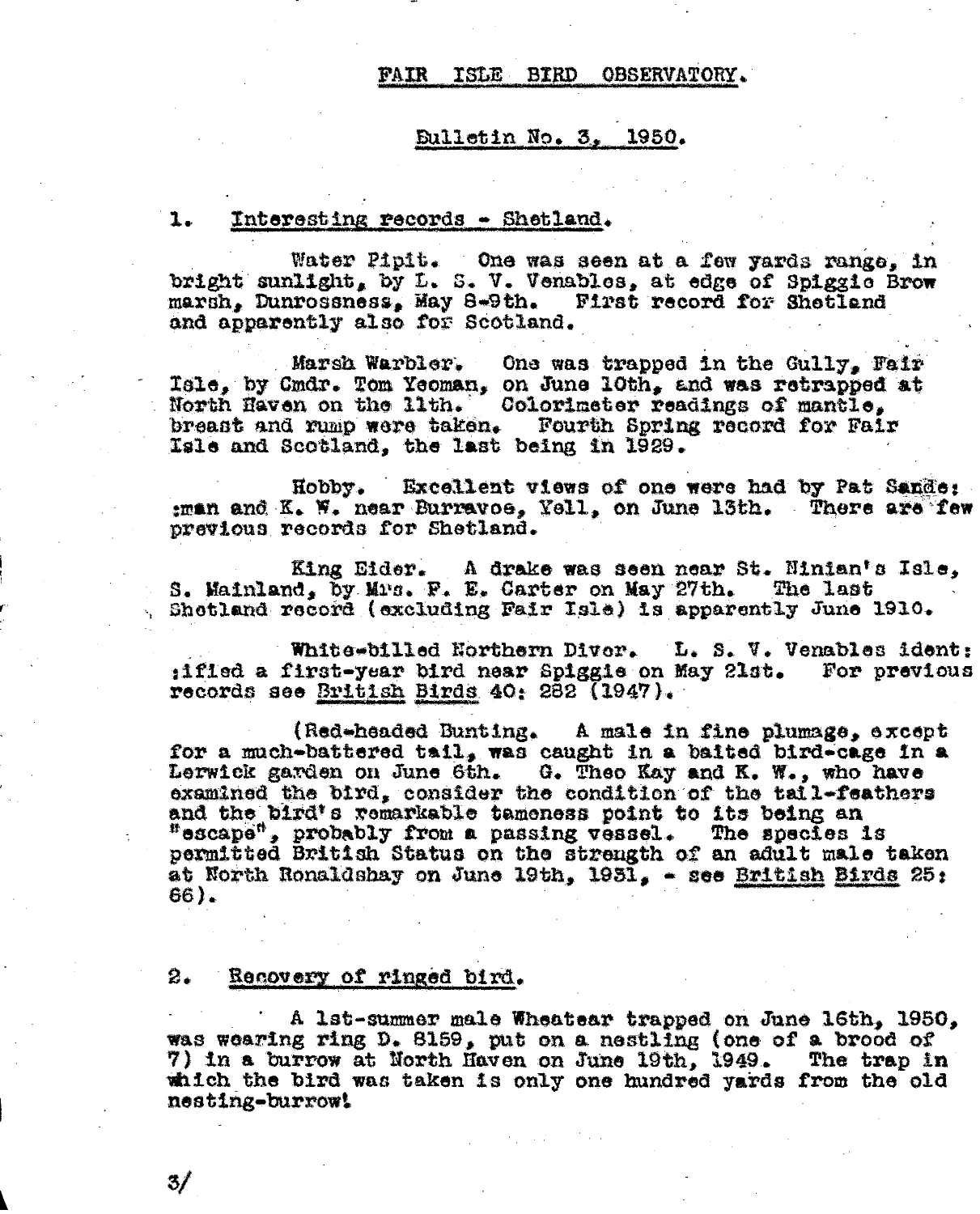### 3. Late migrants at Pair Isle.

Chaffinch. A pair from June 1-4th. The male was trapped on 5th when singing in the approach to the Haa Trap. and was retrapped in the Gully 2 miles N. on 9th. Colorimeter readings were taken and may assist later in determining race. (Stay 10 days, without any increase in weight).

Yellow-hammer. A late male on June 17th.

Willow-warbler. Last one seen was trapped June 6th. One was reported Unst. June Sth.

Marsh Warbler. See para. 1.

One trapped in Gully, June 6th, and Sedge Warbler. released North Haven was retrapped in Gully June 10th.  $1$ Stay 5 days, no increase in weight. A similar case of a Sedge Warbler returning to this habitat was experienced last year).

Last seen was a fomale. June 5th. Redstart.

Swallow. Several daily to June 4th; three on 6th and singly 8-9th, 16th and 19th. Six at Baltasound, Unst, June 10th.

House Martin. Many on June 4th: two next day: thirty on 6th and singly 8th and 10th.

Sand Martin. Single bird, June 16th.

 $strB$ One June 3rd, four next day, one on 5th and three on 6th.

> Guckoo. Three. June 5th.

Kestrel. Female from June 7-10th.

Heron. One. June 5th: one. June 19th.

*Uigeon.* Two, June Sth.

Male in eclipse from June 5-10th. Goosandor.

Great Northern Diver. Immature bird from June 3-12th. Two on June 5th, four on 15th and one next **Gurlew.** 

day.

Whimbrel. Four on 4-5th and singly 6-7th and 9th. Singly June 9-10th and 12th. **Snipe.** 

Turnstone. Two on June 6th and three on 16th. Flock of thirty, Baltasound, Unst, June 9-13th.

> Dunlin. Four, June 8-9th and 12th; one on 15th. **Redshank.** One on June 12th and 16-17th.

Black-headed and Common Gulls. A few at intervals.

### $4.1$ Spring 1956 migrants at Scousborough, Shetland.

L. S. V. and U. M. Venables have supplied the following notes of Spring migrants in the Scousborough district of South  $$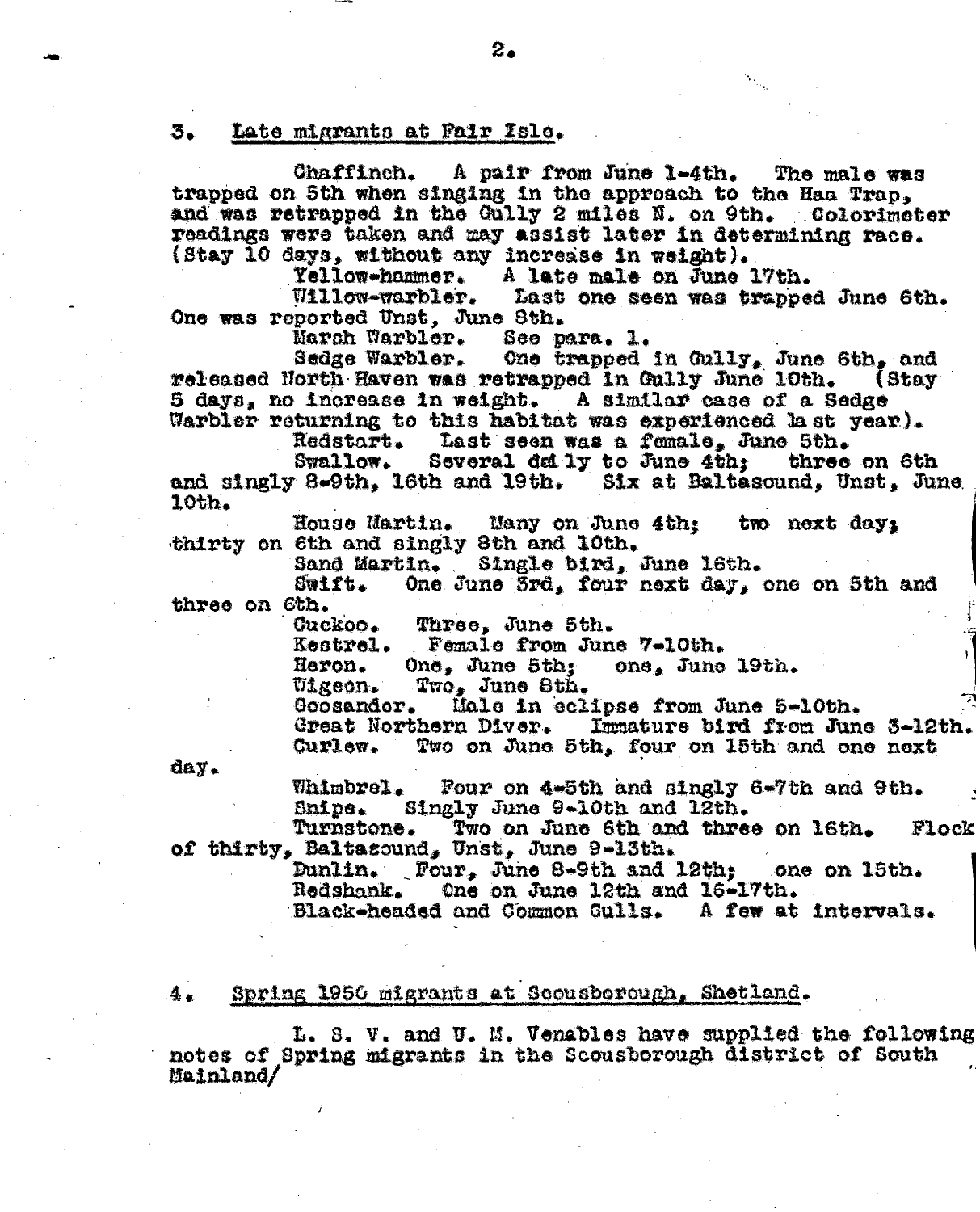### Mainland, Shetland.

One, May 12th. Mealy Redpoll. Brambling. Males, May 10th and 18th. Ortolan Bunting. One, May 2nd. One. May 4th. White Wagtail. Tree Pipit. One, May 19th.

Pied Plycatcher. Males on April 27th, May 8th and  $24th_s$  - the first a week earlier than on Fair Tsle.

Chiffchaff. One, May 10th.

One, May 5th. Several Phylloscopus Willow Warbler. sp. and a singing Willow Warbler on 7th and a few next day (coinciding with the "rush" at Fair Isle); "very pale Northerntype singing in my garden", May 9-10th; 'similar bird, lith;<br>one, l4th; "vsry yellow bird", June 4-5th.<br>Sedge Warbler. Mals singing, June 4th.

Common Whitethroat. One, May 7th.

Singly, May 7th and 8th; two males, lith. Blackcap. One, Way 21st. Redwing.

One, May 10th. Whinchat.

t. Male and female, May 7th; male, 24th.<br>One "very Continental bird", May 14th. Redstart. Robin. First on May 3rd; one, 10th; two, 24th;

Swallow. one, June 8th.

One, May 10th: four, 23rd: two, House Martin. more than a dozen flying south, June 3rd, also eight June 2nd: one, June 7th; four next day. on 6th:

One, June Sth. Sand Hartin.

One, June 2nd. Swift.

One, May 13th. Wryneck.

One calling, May 13th. **Cuckoo.** 

Pintail. Five, May lst.

Male, May 15th. Shoveller.

Two pairs, Hay Sth; malo, 15th. Wigeon.

All wintering population away by May 8th; Goldeneye. female, May 24th; three males and female, 27th.

Scaup. Males on May 21st and 23rd.

Wintering birds mostly away by May 8th, Tufted Duck. one male remaining. Pair, May 15th; two males and female,

23rd, and again 30th; male, June 6th. Common Scoter. Five, May 2nd.

Long-tailed Duck. Pair in Summer plumage, May 1st. Seven in Summer plumage, May 8th; four, 17th.

Great Northorn Diver. Adult in Summer plumage, May  $26 - 27$  th.

 $\text{Curlow}/$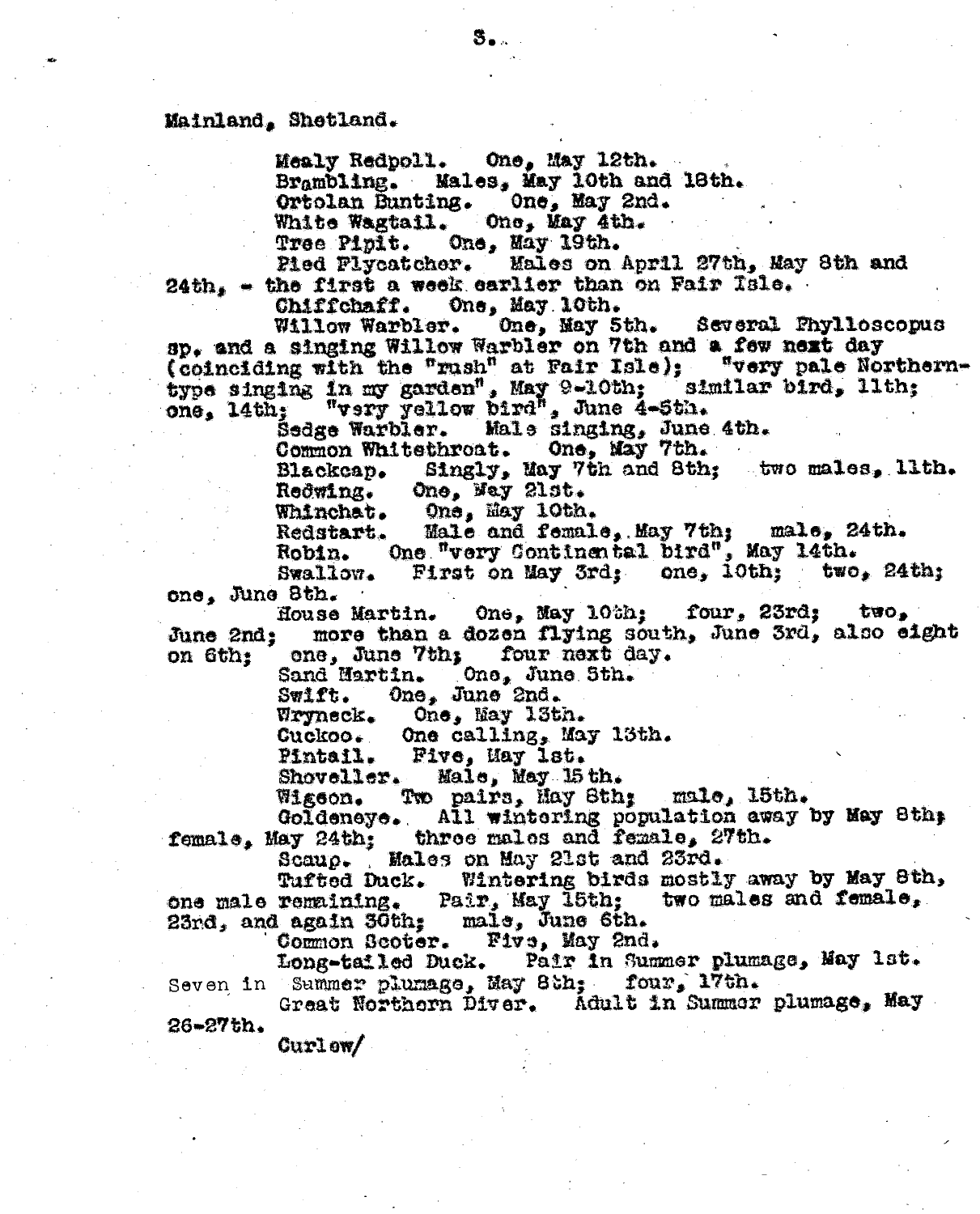Curlew. Six, May 13th; six, 27th; eight, June 5th. Whimbrel. Two. May 12th: singly from 13-19th: thirteen, 23rd; many, 26th.

Black-tailed Godwit. One in red plumage, May 12-16th: three red birds, June 4th.

Dunlin. Singly, May 24-25th; two, 30th.<br>Sandorling. Five, May 13th; one in Summer plumage,<br>A party was seen at Unst, June 10th. June 6th.

Common Sandpiper. One, May 12th; one, June 7th.<br>Wood Sandpiper. One, May 11th ("have seen only one proviously in Shetland. - seem to be curiously rare").

#### Breeding Birds. 5.

### Fair Isle.  $\mathbf{A}_{\bullet}$

Grey Wagtall. A pair has C/5 in a rock-face below the approach to the Gully Trap, - an ideal haunt close to the This is the first breeding-record for Shetland, Gilsetter Burn. and an interesting extension of range northwards from Orkney, where the species nests regularly.

Two C/4 were lost to predators and two RockPipit. C/5 are known. All four nests were on the moorland, under heather, in typical Meadow Pipit habitat. Two broods of 4 and 5 young respectively were nearly fully fledged June 17th, in nests beneath stones on the headland Buness.

Wheatear. Three B/4 have been ringed. One nest contained in addition two infertile eggs. Two nests were under stones on Buness in similar sites to the Rock Pipits' nests mentioned above: the other was under heather on the moor.

Bonxie. Six pairs have  $5 \times 6/2$  and  $1 \times 6/1$ . Two nests are hatching, June 19-21st; another had the eggs sucked, apparently by Ravens.

Arctic Skua. The first nest to complete hatching did so on the evening of June 15th (as against 21st in 1949). **One** pair which lost their G/2 on June 6th had a second G/2 at the same site before l4th. There have been 19 x 0/2 and 2 x 0/1.<br>A partial albino female of the dark phase, which last year reared a chick with the same white markings as herself (see Anmual/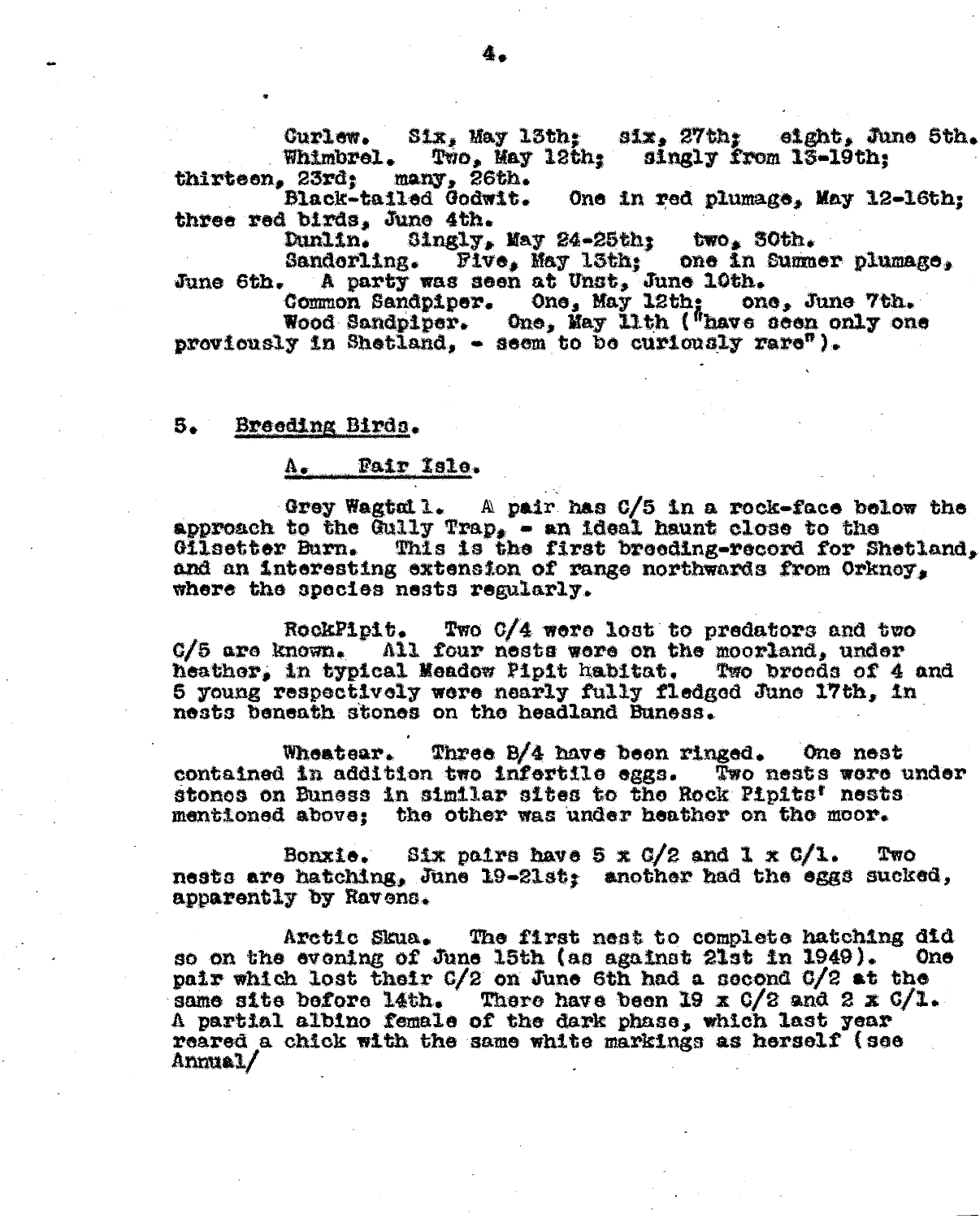Annual Roport 1949, p. 25), has hatched one similar and one normal chicks again this year. One of last year's youngsters, recognised by its colour-rings, is present on the island as a non-breeder.

### South Mainland. B.

Red-nocked Phalarope. Two females arrived. May 26th: male. May 29th.

Reed Bunting. Male at only Shetland breeding-place. female building there. May 28th. May 11th:

> Terns. Arrived May 21st: big influx, 26th.

First on May 3rd. Cornerake.

Quail. Ono calling, June 6th.

### $\mathbf{Q}_{\bullet}$   $\mathbf{U}$ nst.

One pair nesting in ivy creeper against wall Twite. of house, in typical House Sparrow niche.

Blackbird. Vory common. A brood of 4 in a deserted W. D. building on summit of Saxa Vord at 940 feet.

Whimbrel. Now well established as a breeder on Very little overlap with Curlew, most suitable hill-ground. of which meder the marshy fields.

Redshank. Now ten or a dozen pairs nesting at various places.

> Dunlin. Common. Brood of 4 hatched, June 9th.

Great Skua. First chick seen, June 10th. Probably now 300 pairs Hermaness and 50 pairs Saxa Vord.

Cornerake. Very scarce; two only heard.

### 6. Ringing progress.

 $\eta f$ 

Total at June 20th, 800 birds of 47 different species.